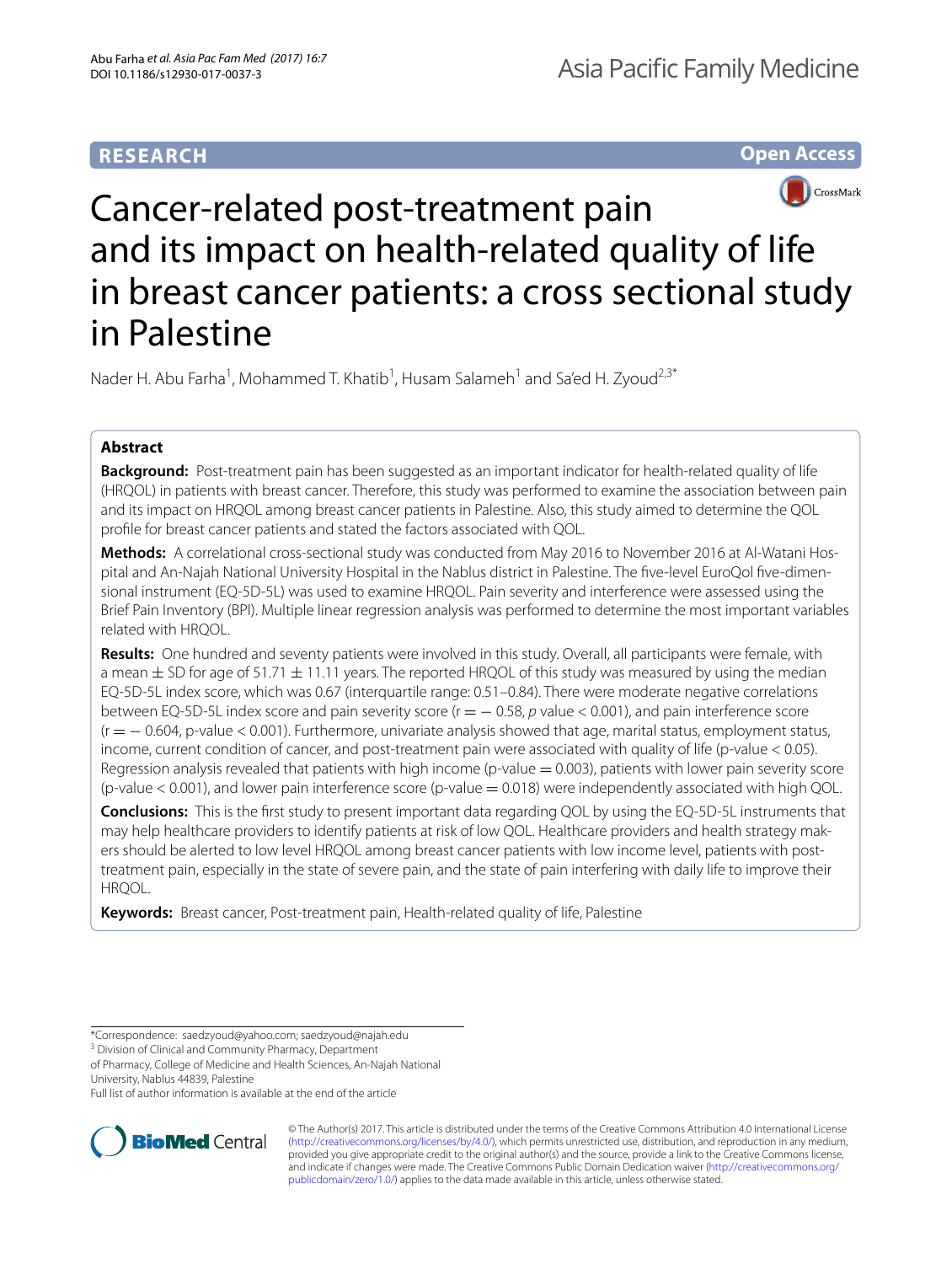## **Background**

Breast cancer refers to a malignancy in women and in a small percent in men, which arises from the epithelial tissue of the breast tissue, representing approximately 10% of the total volume of the breast [[1](#page-7-0)]. Breast cancer is the second most common cancer globally, and also the most common malignancy between women that consists of 18% of all female cancers [[1,](#page-7-0) [2](#page-7-1)]. Breast cancer has diferent treatment methods, and these methods have diferent effects on the patients and their life  $[3]$  $[3]$ . The treatment of breast cancer usually starts with surgery and radiotherapy, and often involves chemotherapy or other drug therapies, such as hormonal treatment, either before or after surgery [[4](#page-7-3)]. Pain after treatment is a major clinical problem in breast cancer patients, and is one of the most common complications afecting 25 to 60% of breast cancer patient survivors [[5](#page-7-4)]. Post-treatment pain is defned as the pain related to treatment body regions with duration of more than 3 months after treatment is completed [\[6\]](#page-7-5). Improving health-related quality of life (HRQOL) has become one of the most essential goals of cancer therapy [\[7](#page-7-6)[–9\]](#page-7-7). HRQOL is a multidimensional instrument that includes the comprehension of the positive and the negative aspects of diferent dimensions such as the physical, emotional, cognitive and social domains, as well as pain/discomfort [\[10\]](#page-7-8).

In Palestine, cancer is the second most common cause of death, accounting for about 14.2% of all deaths in 2014, meaning that they are very common  $[11]$  $[11]$ . According to the Ministry of Health records, breast cancer is the most common type of cancer in Palestine and the third most common type of cancer causing death (about 10.7%) after lung and colon cancer [[11\]](#page-7-9). Globally, there are many articles that talk about post-treatment pain and HRQOL among breast cancer survivors [[5,](#page-7-4) [6,](#page-7-5) [12–](#page-7-10)[17\]](#page-8-0). In the Arab World and Palestine, there is no research related to the post-treatment pain and its association with HRQOL in breast cancer patients. Researches in Palestine about breast cancer focused on the palliative care situation [[18](#page-8-1)] and pharmacological treatment  $[19, 20]$  $[19, 20]$  $[19, 20]$  $[19, 20]$ . Therefore, this study was performed to examine cancer-related posttreatment pain (pain severity and interference) and its impact on HRQOL in the diferent stages of breast cancer in patients in Palestine. Also, this study aimed to determine QOL profle among breast cancer patients and stated the factors associated with QOL. Investigating and assessing QOL in breast cancer patients and the related post-treatment pain will help medical teams and patients to plan and develop spectacular pain management strategies to address common signs and symptoms, and provide breast cancer patients with better health and good QOL. Also, this will assist in creating a complete system in order to deal with current patients and future patients, so that we can help to end the sufering of these patients.

## **Methods**

## **Study design**

This cross-sectional study was conducted by using standardised and validated assessment tools in women with breast cancer from May 2016 to November 2016.

#### **Study setting**

This study was conducted in Al-Watani hospital and An-Najah National University hospital, Nablus, West Bank, Northern Palestine. These two hospitals serve as the main referral hospitals for the northern districts of West Bank-Palestine and receive most cases of breast cancer patients from all northern West Bank districts.

## **Study population**

The medical records of both hospitals in 2015 showed that the number of breast cancer patients in both hospitals was around 600 patients in 1 year and around 300 patients during the period of study. Each of both hospitals where study was conducted gave us a list with the names of breast cancer patients in order to assess their comfort for this study.

## **Sampling procedure and sample size calculation**

The Raosoft sample size calculating tool (an automated software program: [http://www.raosoft.com/samplesize.](http://www.raosoft.com/samplesize.html) [html](http://www.raosoft.com/samplesize.html)) was used for sample size calculation. We assumed that 50% of women with breast cancer had a high QOL, which would give the maximum sample size. Furthermore, we used a 5% margin of error at a 95% confdence interval as recommended; the required sample size was calculated to be 170 women. Convenience sampling was used to recruit participants.

## **Inclusion and exclusion criteria**

Women aged 18 years and above who were treated for breast cancer > 12 months prior to the conduct of our study, and who agreed to be participants in this study were included. The only exclusion criteria were women who had a major psychiatric illness, and those with an extremely ill condition.

#### **Data collection instrument**

The data collection form consisted of four sections:

- 1. The first section was designed to obtain socio-demographic data such as age, marital status, place of residence, educational level, family monthly income, and height and weight, to calculate body mass index (BMI).
- 2. The second section contained patient clinical data such as type of breast cancer, stage of breast cancer, duration of disease, and the types of management that the patient had undertaken.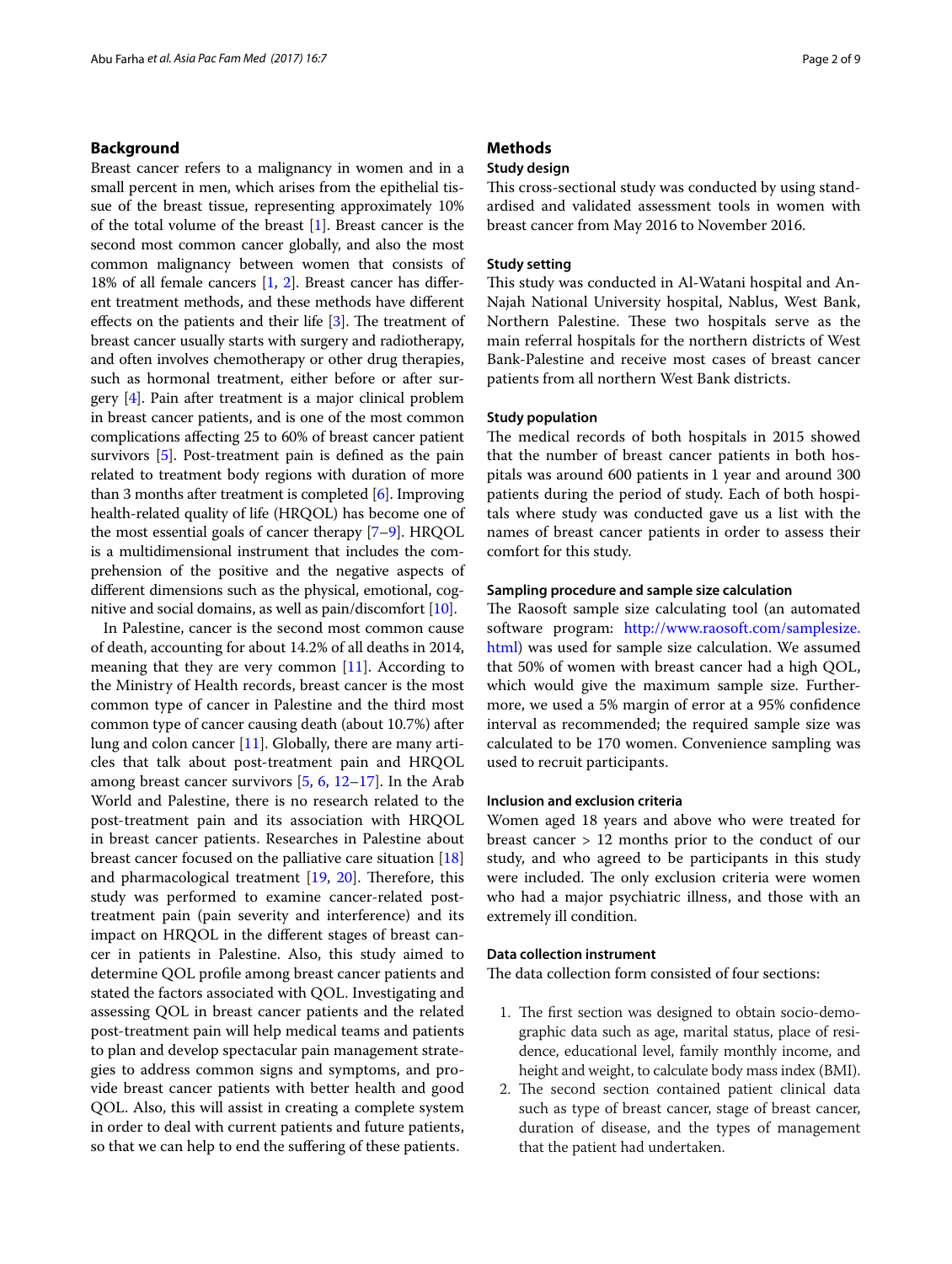- 3. The third section was based on the assessment of post-treatment pain and discomfort among breast cancer patients by using a well-known pain-measuring scale which is called the Brief Pain Inventory scale (BPI);  $[21]$  $[21]$ . The BPI was used to assess both pain severity and pain interference with normal functioning. Items used in determination of pain severity were worst pain in the last 24 h, least pain in the last 24 h, average pain in the last 24 h and pain right now. Seven items were designed to assess pain interference with general activity, walking ability, mood, normal work, sleep, relations with others, and enjoyment of life. Also, this scale determined pain location (head, right breast, left breast, abdomen, right upper limb, left upper limb, back, knees, ankle and feet and buttocks), pain relief by medication and percentage of pain relief. Pain severity score was measured by the sum of 4 items of pain severity. Each item was scored as a number from 0 to 10, and the sum of these numbers gave the fnal pain severity score with the lowest value of 0 and the highest value of 40. In addition, pain interference score was measured by the sum of the 7 items of pain interference. Each item was scored as a number from 0 to 10, and the sum of these numbers gave the fnal pain interference score with the lowest value of 0 and the highest value of 70. Permission was obtained from the Department of Symptom Research at the University of Texas to use the Arabic Brief Pain Inventory in our study.
- 4. The fourth section consisted of the EQ-5D instrument to assess HRQOL. EQ-5D is a widely used instrument for evaluation of the generic quality of life [[22\]](#page-8-5). EQ-5D is a preference-based HRQOL measure; it includes one question for fve dimensions: mobility, self-care, normal activities, pain/discomfort, and anxiety/depression [[23](#page-8-6)]. Moreover, the EQ-5D questionnaire also has a Visual Analog Scale (VAS); by using this scale, respondents can report and document their perceived health status by a grading system ranged from 0 (the worst possible health status) to 100 (the best possible health status). The Arabic version of EQ-5D [\[24\]](#page-8-7) was provided by the Euro-Qol Research Foundation [\[23](#page-8-6)] through registration on the EQ-5D online system (ID: 15804). This scale has been described in detail in many previous studies conducted by the principle investigator  $[25-27]$  $[25-27]$  $[25-27]$ . The EQ-5D index scores were calculated as illustrated elsewhere [[27–](#page-8-9)[31](#page-8-10)], using the EQ-5D-5L Crosswalk Index Value Calculator [\[32\]](#page-8-11) based on the UK general population scoring algorithm.

Academic experts (two clinical pharmacists with expertise in QOL research and one academic researcher with experience in statistical analysis) reviewed and evaluated measurement items for face and content validity, and clinical accuracy. Data collection forms were administered to participants face-to-face by two medical students. These researchers received training in investigation skills and research ethics at the College of Medicine and Health Sciences and from epidemiologists with expertise in quality of life research. In order to insure interviewer consistency, both of the interviewers interviewed the participants closely with each other. The data collection form was piloted on 15 patients (not included in the fnal study) to assess questionnaire comprehension, clarity, and completion time. The results of the pilot study were evaluated critically and some minor modifcations were made accordingly for socio-demographic and clinical data.

#### **Ethical approval**

The Institutional Review Board (IRB) of An-Najah National University (#20Mar2016) approved the study. Permission was obtained from the two selected hospitals for allowing researchers to interview their patients.

#### **Statistical analysis**

Analysis of data was done with the IBM Statistical Package for Social Sciences (SPSS, version). Continuous variables were presented mainly as mean  $\pm$  SD or medians (lower–upper quartiles), and categorical variables were both expressed as frequency and percentage. Normality of continuous data was checked by the Kolmogorov–Smirnov test. Continuous variables such as the EQ-5D-5L index score was tested for intra-individual differences by using the Kruskal–Wallis or Mann–Whitney test, as required. In addition, the Spearman correlation coefficient was used to assess the degree of association between all scales. The significance level was determined at a p-value  $< 0.05$ . Multiple linear regression analysis was also used to determine independent associations with HRQOL. Variables (socio-demographic, clinical, and pain severity and interference) that were signifcant in bivariate analysis were entered into regression models. Cronbach's alpha was assessed for each scale to check the scale's internal consistency reliability.

#### **Results**

## **Socio‑demographic and clinical characteristics**

One hundred and eighty-three patients were interviewed, and the response rate was 92.9%. In total, 170 patients (all females; mean age  $51.71 \pm 11.11$  years) with breast cancer were recruited for the study. Of these, 67 (39.4%) patients were aged between 50 and 59 years old. Ninetyone (53.5%) participants lived in villages and 132 (77.6%) were married. More than 80% of the participants were housewives, and 75 (44.1%) participants lived in families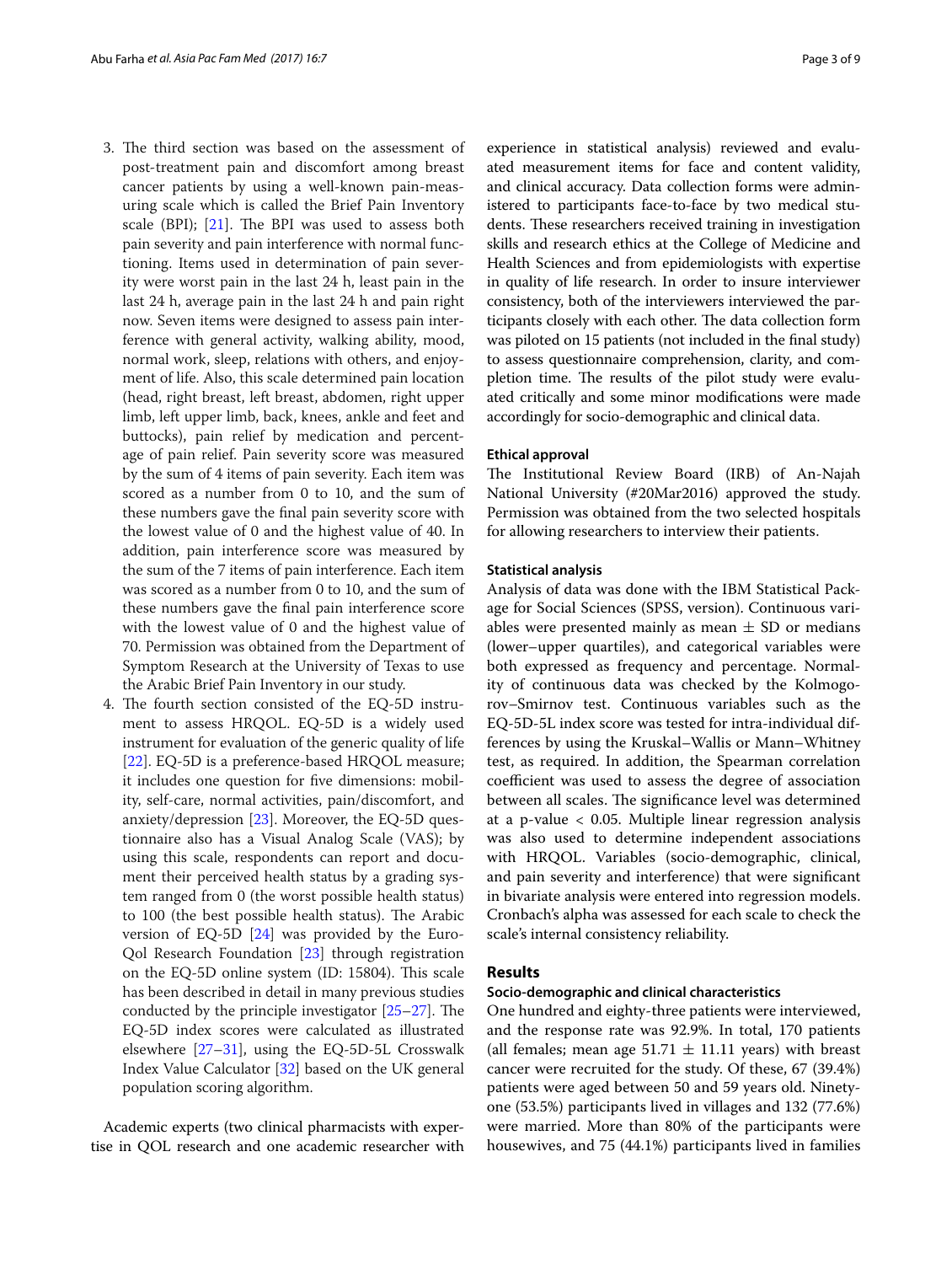with a moderate income level. The socio-demographic data of the study participants are listed in Table [1.](#page-3-0)

As shown in Table [2,](#page-4-0) the majority of patients had the invasive ductal carcinoma (IDC) histopathological type breast cancer; with 159 (93.5%) patients having IDC compared with other types of breast cancer, like ductal carcinoma in situ (DCIS) and lobular ductal carcinoma (LDC). With regard to breast cancer treatment, 165 (97.1%) patients were taking one or more chemotherapy agents, 139 (81.8%) patients had undergone breast surgery, 62 (36.5%) patients had received radiotherapy and 59 (34.7%) patients had received hormonal therapy. The most commonly used chemotherapy protocols were

Cyclophosphamide  $+$  Adriamycin and Taxol which were used in 96 (56.5%) and 80 (67.1%) patients, respectively. "Total mastectomy with some or total removal of the axillary lymph nodes surgery" was the most common type of surgery, used in 105 (61.8%) patients. The current breast cancer condition shows that 60 (35.3%) patients are cancerfree, 58 (34.1%) and 47 (27.6%) patients are at stage 1 and stage 4, respectively, and 104 (61.2%) had received treatment in the last 3 months before participation in the study.

## **Brief Pain Invitatory**

The median pain severity score was 14.50 (interquartile range: 8.00–21.25), and the median pain interference

<span id="page-3-0"></span>

|  | Table 1 Socio-demographic status and health-related quality of life |  |
|--|---------------------------------------------------------------------|--|
|--|---------------------------------------------------------------------|--|

| Variable                       | n(%)<br>$N = 170$ | Median EQ-5D-5L index (1st percentile-3rd<br>percentile) | P value              |
|--------------------------------|-------------------|----------------------------------------------------------|----------------------|
| Age (year)                     |                   |                                                          |                      |
| < 40                           | 21(12.4)          | $0.71$ [0.54-0.77]                                       | $0.043^{\circ}$      |
| $40 - 49$                      | 48 (28.2)         | $0.76$ [0.55-0.88]                                       |                      |
| $50 - 59$                      | 67 (39.4)         | $0.67$ [0.45-0.84]                                       |                      |
| >60                            | 34 (20.0)         | $0.58$ [0.46-0.69]                                       |                      |
| Residency                      |                   |                                                          |                      |
| City                           | 64 (37.6)         | $0.66$ [0.52-0.83]                                       | $0.966^{\text{a}}$   |
| Village                        | 91 (53.5)         | $0.68$ [0.49-0.84]                                       |                      |
| Palestinian refugee's campaign | 15(8.8)           | $0.63$ [0.45-1.00]                                       |                      |
| Marital status                 |                   |                                                          |                      |
| Single                         | 38 (22.4)         | $0.56$ [0.41-0.67]                                       | $< 0.001^{\rm b}$    |
| Married                        | 132 (77.6)        | $0.71$ [0.54-0.88]                                       |                      |
| <b>Educational level</b>       |                   |                                                          |                      |
| Elementary                     | 20 (11.8)         | $0.52$ [0.41-0.77]                                       | $0.363$ <sup>a</sup> |
| Preparatory                    | 55 (32.4)         | $0.68$ [0.58-0.85]                                       |                      |
| Secondary                      | 53 (31.2)         | $0.71$ [0.54-0.88]                                       |                      |
| Diploma                        | 20(11.8)          | $0.66$ [0.32-1.00]                                       |                      |
| Bachelor's degree              | 10(5.9)           | 0.66 [0.42-0.72]                                         |                      |
| Uneducated                     | 12(7.1)           | $0.68$ [0.47-0.70]                                       |                      |
| Occupational status            |                   |                                                          |                      |
| Private employee               | 16(9.4)           | $0.74$ [0.49-1.00]                                       | $0.294^{a}$          |
| Government employee            | 13(7.6)           | $0.62$ [0.32-0.72]                                       |                      |
| Housewife                      | 141 (82.9)        | $0.68$ [0.52-0.84]                                       |                      |
| Income level                   |                   |                                                          |                      |
| Low (less than 500 JD)         | 65 (38.2)         | $0.58$ [0.41-0.74]                                       | 0.002 <sup>a</sup>   |
| Moderate (500 JD-1000 JD)      | 75 (44.1)         | $0.70$ [0.58-0.88]                                       |                      |
| High (more than 1000 JD)       | 30 (17.6)         | $0.76$ [0.53-0.88]                                       |                      |
| Body mass index                |                   |                                                          |                      |
| Underweight (< 18.5)           | 6(3.5)            | $0.41$ [(-0.43)-0.68]                                    | 0.065a               |
| Normal weight (18.5-24.9)      | 48 (28.2)         | $0.60$ [0.46-0.84]                                       |                      |
| Overweight (25-29.9)           | 70 (41.2)         | $0.71$ [0.58-0.84]                                       |                      |
| Obese $(> 30)$                 | 46 (27.1)         | $0.69$ [0.44-0.85]                                       |                      |

Italic values indicate signifcance of *p* value (*p* < 0.05)

a Statistical significance of differences calculated using the Kruskal–Wallis test

 $<sup>b</sup>$  Statistical significance of differences calculated using the Mann–Whitney U test</sup>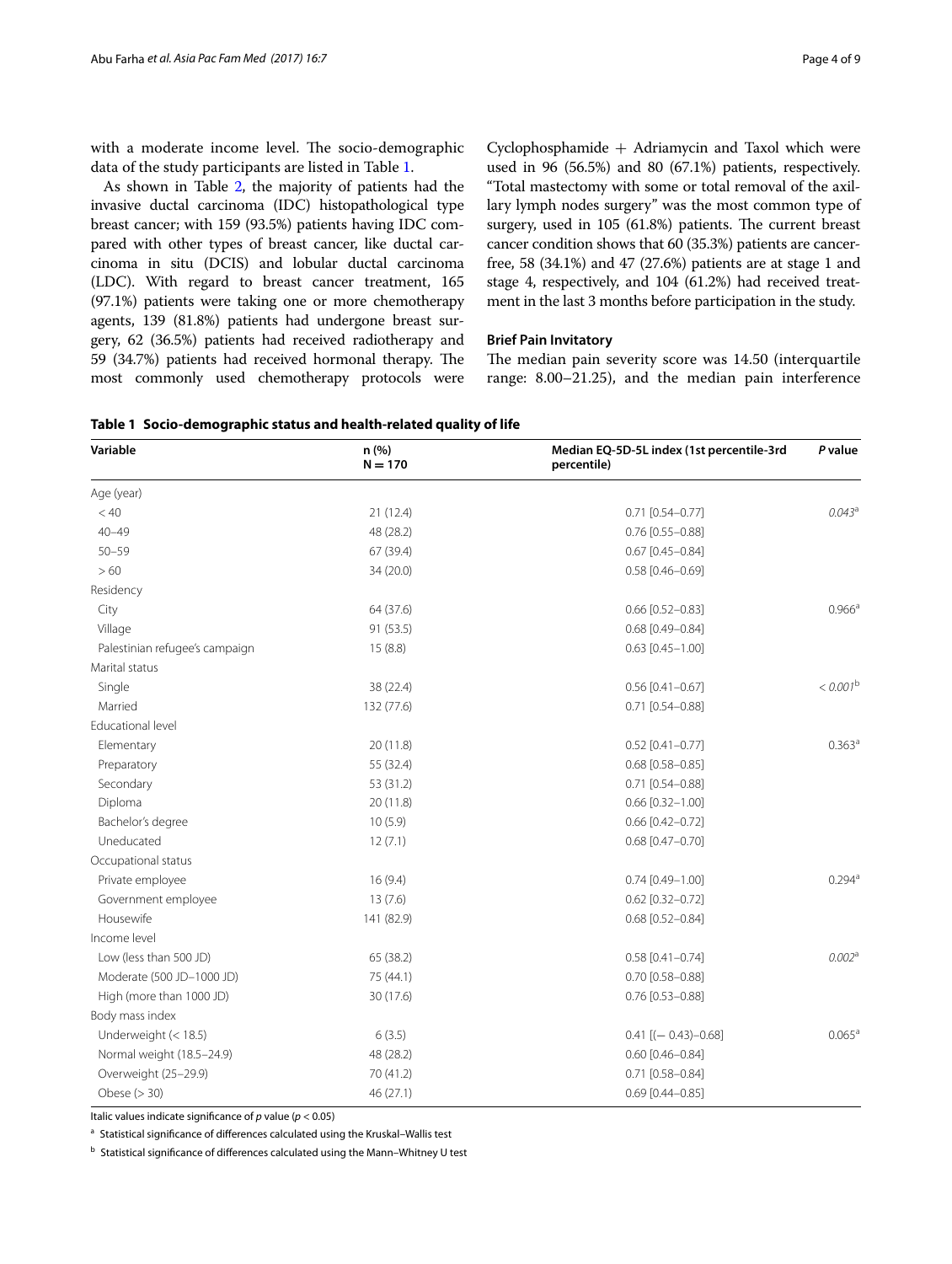| Variable                       | n (%)<br>$N = 170$ | Median EQ-5D-5L index (1st percentile-3rd percentile) | P value            |
|--------------------------------|--------------------|-------------------------------------------------------|--------------------|
| Type of breast cancer          |                    |                                                       |                    |
| Invasive ductal carcinoma      | 159 (93.5)         | $0.67$ [0.52-0.84]                                    | 0.419a             |
| Invasive lobular carcinoma     | 6(3.5)             | $0.49$ [0.25-0.77]                                    |                    |
| Ductal carcinoma in situ       | 5(2.9)             | $1.00$ $[0.81 - 1.00]$                                |                    |
| Stage of cancer <sup>c</sup>   |                    |                                                       |                    |
| Stage 1                        | 58 (34.1)          | $0.72$ [0.55-0.85]                                    | $0.125^{\text{a}}$ |
| Stage 2                        | 24(14.1)           | $0.61$ [0.52-0.77]                                    |                    |
| Stage 3                        | 40(23.5)           | $0.67$ [0.51-0.81]                                    |                    |
| Stage 4                        | 47(27.6)           | $0.60$ [0.37-0.88]                                    |                    |
| Current condition              |                    |                                                       |                    |
| Cancer-free                    | 60(35.3)           | $0.74$ [0.55-0.85]                                    | $0.023^{\rm a}$    |
| The tumor returned             | 30 (17.6)          | $0.62$ [0.51-0.85]                                    |                    |
| Active and receiving treatment | 80 (47.1)          | $0.64$ [0.37-0.77]                                    |                    |
| Last time received treatment   |                    |                                                       |                    |
| $0-3$ months                   | 104(61.2)          | $0.65$ [0.41-0.84]                                    | $0.310^a$          |
| 3-12 months                    | 16(9.4)            | $0.59$ [0.51-0.77]                                    |                    |
| $1-2$ years                    | 24(14.1)           | $0.74$ [0.63-0.84]                                    |                    |
| More than 2 years              | 26(15.3)           | $0.67$ [0.53-0.86]                                    |                    |
| Post-treatment pain            |                    |                                                       |                    |
| Yes                            | 149 (87.6)         | $0.65$ [0.48-0.80]                                    | 0.013 <sup>b</sup> |
| No                             | 21(12.4)           | $0.85$ [0.58-1.00]                                    |                    |

<span id="page-4-0"></span>**Table 2 Cancer current condition and health-related quality of life**

Italic values indicate signifcance of *p* value (*p* < 0.05)

a Statistical significance of differences calculated using the Kruskal-Wallis test

 $<sup>b</sup>$  Statistical significance of differences calculated using the Mann–Whitney U test</sup>

<sup>c</sup> Unknown stage of cancer for one case

score was 17.00 (interquartile range: 9.00–30.00). Reliability values for these two subscales were good (Cronbach's alpha  $= 0.895$  and 0.879, respectively).

## **EQ‑5D health status, EQ‑5D‑5L index score, and EQ‑VAS score**

The reported HRQOL of this study was measured by using the median EQ-5D-5L index score, which was 0.67 (interquartile range: 0.51–0.84). Cronbach's alpha for the EQ-5D-5L scale was 0.824, indicating satisfactory internal consistency. The distribution of participants with answers of no problem across the dimensions of EQ-5D was as follows: mobility 66 (38.8%), self-care 107 (62.5%), usual activities 87 (51.2%), pain/discomfort 44 (25.9), and anxiety/depression 81 (47.6%); (Fig. [1](#page-5-0)). We found that 25 (14.7%) women reported no problems with any dimension of EQ-5D. Furthermore, the median EQ-VAS was 70.00 (interquartile range: 60.00–80.00).

## **Univariate and multiple linear regression analyses**

As shown in both Tables [1](#page-3-0) and [2](#page-4-0), there were significant diferences between breast cancer patients in relation to patient age, marital status, income level, the

current condition of cancer and post-treatment pain (p-value  $< 0.05$ ). The study also showed no significant diferences between breast cancer patients in relation to their educational level, residency, occupation, BMI, and histopathological breast cancer type (p-value > 0.05).

There was a significant moderate negative correlation between pain severity score and EQ-5D-5L index score  $(r = -0.58, p-value < 0.001)$ . Also, there was significant moderate negative correlation between pain interference score and EQ-5D-5L index score ( $r = -0.604$ , p-value < 0.001). This study showed a moderate negative correlation between EQ-VAS score on the one hand with pain severity score ( $r = -0.46$ , p-value < 0.001) and pain interference score ( $r = -0.53$ , p-value < 0.001) on the other. Also, the study showed a moderate positive correlation between EQ-5D-5L index score and EQ-VAS score  $(r = 0.66, p-value < 0.001)$ .

Regression analysis, using QOL score as a dependent variable and the covariates of age, marital status, employment status, income, current condition of cancer, pain severity score, pain interference score, and post-treatment pain as independent variables revealed that patients with high income (p-value  $= 0.003$ ), patients with lower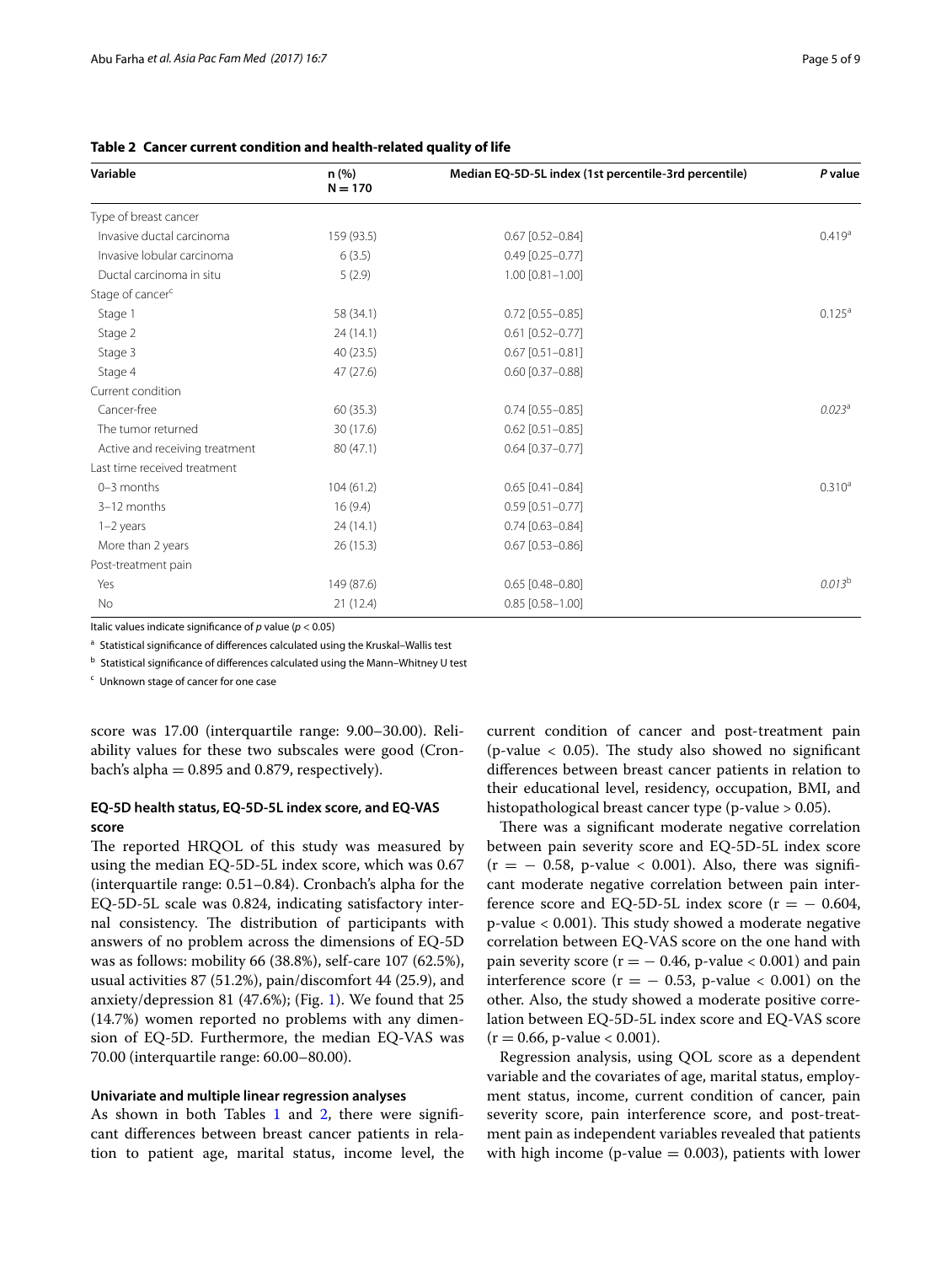

<span id="page-5-0"></span>pain severity score (p-value  $<$  0.001), and lower pain interference score (p-value  $= 0.018$ ) were independently associated with high QOL. The factors significantly associated with QOL according to multiple linear regression analyses are summarised in Table [3.](#page-5-1)

## **Discussion**

This study provided an inclusive measurement of HRQOL between breast cancer patients in Nablus, Palestine. In our study, EQ-5D QOL instrument was applied to measure HRQOL. Overall, the main socio-demographic factors related to breast cancer HRQOL were old age, being a housewife, low income, being single, an active or

recurrent tumour and post-treatment pain. According to the literature, EQ-5D was also used to assess HRQOL among breast cancer patients in diferent countries [[33–](#page-8-12) [35\]](#page-8-13). EQ-5D measured improvements and deteriorations in HRQOL after treatment  $[36]$  $[36]$ . Thus, EQ-5D seemed an appropriate tool for evaluation of HRQOL and possible interventions to improve QOL among breast cancer patients, especially after treatment [\[36\]](#page-8-14).

In our study, the EQ-5D score median among breast cancer survivors in Palestine was 0.67 (interquartile range: 0.51–0.84); this compared to other studies which used the same instrument in Iran, Holland and Sweden, with the following results:  $0.69 \pm 0.22$  [[33\]](#page-8-12),  $0.72 \pm 0.29$ 

<span id="page-5-1"></span>

| <b>Variables</b>        | Unstandardised coefficients (B) | S.E   | Standardised coefficients (Beta) | P value |
|-------------------------|---------------------------------|-------|----------------------------------|---------|
| Age                     | $-0.020$                        | 0.017 | $-0.066$                         | 0.241   |
| Marital status          | 0.052                           | 0.041 | 0.077                            | 0.205   |
| Income level            | 0.064                           | 0.023 | 0.163                            | 0.006   |
| The current condition   | $-0.023$                        | 0.019 | $-0.074$                         | 0.222   |
| Pain severity score     | $-0.011$                        | 0.002 | $-0.353$                         | < 0.001 |
| Pain interference score | $-0.007$                        | 0.001 | $-0.350$                         | < 0.001 |
| Post-treatment pain     | $-0.010$                        | 0.051 | $-0.012$                         | 0.842   |
|                         |                                 |       |                                  |         |

Italic values indicate signifcance of *p* value (*p* < 0.05)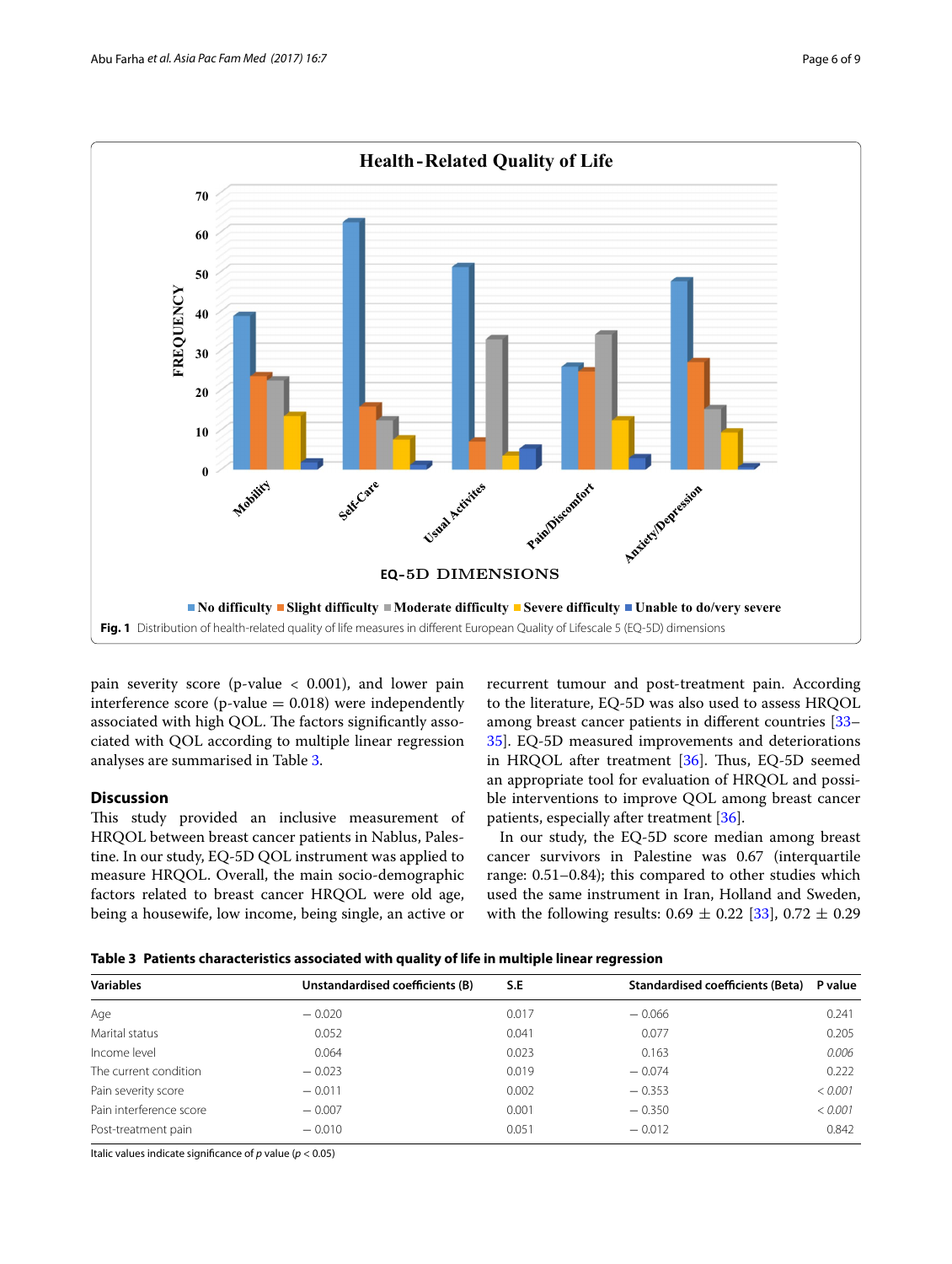at the end of treatment,  $0.57 \pm 0.29$  12 months after the end of treatment [[34](#page-8-15)], and 0.70 (95% confdence interval (CI): 0.63–0.75) [[35\]](#page-8-13), respectively. Several socioeconomic factors and factors related to the healthcare system could afect HRQOL in many aspects. Some of these variations resulted from diferences in socio-demographic and clinical characteristics of the participants such as: age, residency, marital status, occupation, income level, current condition of the tumour, and post-treatment pain.

According to our results, increased age was associated with lower HRQOL among breast cancer patients. Similarly, many previous studies concluded the same fndings [[37](#page-8-16)]. One of these studies, a study from Malaysia, stated that QOL in breast cancer strongly varies by age as an important component of general health status [\[38](#page-8-17)]. Younger patients reported signifcantly better HRQOL compared to older ones, possibly due to the short duration of disease and fewer complications.

One possible explanation is that older patients age, as the disease progresses, and will experience a poor social life with an increased rate of depression and physical inactivity, which could lead to high pain and fatigue level and thus lower QOL scores  $[39]$  $[39]$ . This observation was also reported by Merom et al. [[40\]](#page-8-19), who described physical inactivity as being high among Palestinian women. Thus, older patients who present with more symptoms of depression and anxiety and physical inactivity will contribute to the lower QOL [[41](#page-8-20)].

Our data showed in relation to marital and fnancial status that being single and having a low income level were signifcantly associated with poor QOL (i.e. lower EQ-5D scores). Low income level was also confrmed as being an important factor related to impaired HRQOL among breast cancer patients in other studies [[37\]](#page-8-16). Another study about HRQOL in breast cancer patients was performed in Lithuania, and showed a good QOL level in patients who were married and lived in families with fewer financial difficulties compared with patients who were single and with poor economic status [\[42](#page-8-21)]. Also, being single was negatively associated with HRQOL, these results further support the idea that a strong family relationship, close communication, and positive emotional and social support given by the partner had a signifcant efect on improving QOL in breast cancer patients  $[42-44]$  $[42-44]$  $[42-44]$ . Therefore, good social support from family and friends and good fnancial status may signifcantly improve the QOL in breast cancer patients [[45\]](#page-8-23).

According to our study, current breast cancer condition was signifcantly related to impaired HRQOL in breast cancer patients. Patients experiencing recurrent cancer or undergoing active cancer treatments reported a lower HRQOL than those who are cancer-free. These findings could be explained by the suggestion that receiving breast cancer treatment will induce post-treatment pain which interferes with patients' functioning and quality of life [[15,](#page-7-11) [46](#page-8-24), [47\]](#page-8-25).

Post-treatment pain in breast cancer patients remains clinically especially during the frst few years following treatment [\[48,](#page-8-26) [49](#page-8-27)]. Many patients experience severe post-treatment pain that signifcantly interferes with their functionality and quality of life [[50](#page-8-28)[–52](#page-8-29)]. All treatment modalities of cancer have the ability to cause pain  $[15]$  $[15]$ . The pain aetiology for breast cancer is categorised as: tumour-induced pain, treatment-induced pain such as side efects from chemotherapy, or post-procedural and post-surgical pain, and comorbidity-related pain such as constipation and thrombophlebitis [[15,](#page-7-11) [53,](#page-8-30) [54\]](#page-8-31). Among breast cancer patients, the prevalence of post-treatment pain may be much higher; according to our study, 87.6% of patients with breast cancer sufered from post-treatment pain. These results were much higher than the findings reported by Forsythe and colleagues, with more than 30% of breast cancer patients reporting above average pain after treatment [\[55\]](#page-8-32).

In this study, we found that post-treatment pain was signifcantly associated with low levels of HRQOL. Patients who experienced pain after breast cancer treatment reported lower EQ-5D scores. These findings were confirmed by the results of Kroenke and Theobald  $[56]$  $[56]$ . Many studies also demonstrate that pain in breast cancer is associated with a lower HRQOL, especially in high levels of pain severity and pain interference, while good pain management led to an improved QOL [\[42](#page-8-21), [57,](#page-8-34) [58\]](#page-8-35). Pain interference mostly afected normal work, walking ability, mood, sleep and general activity. Our results showed that post-treatment pain did not negatively afect HRQOL alone, but was also the most signifcant determinant of HRQOL among breast cancer patients. In summary, our results indicated that patients who had chronic pain after breast cancer treatment reported fatigue, anxiety, depression, sleep disturbances and impaired HRQOL. Receiving a combined treatment for breast cancer, such as surgery, chemotherapy, and regional radiotherapy, was related to a higher risk of developing chronic pain. The identification of those breast cancer patients who are at high risk of developing chronic pain after the completion of breast cancer treatment is hugely important in order to provide adequate pain relief, establish interventions which aim to reduce the adverse consequences of breast cancer treatment, restore functionality and support healthy life in long-term breast cancer patients.

#### **Strengths and limitations**

This study has many strong points in that it is the first study about HRQOL among breast cancer patients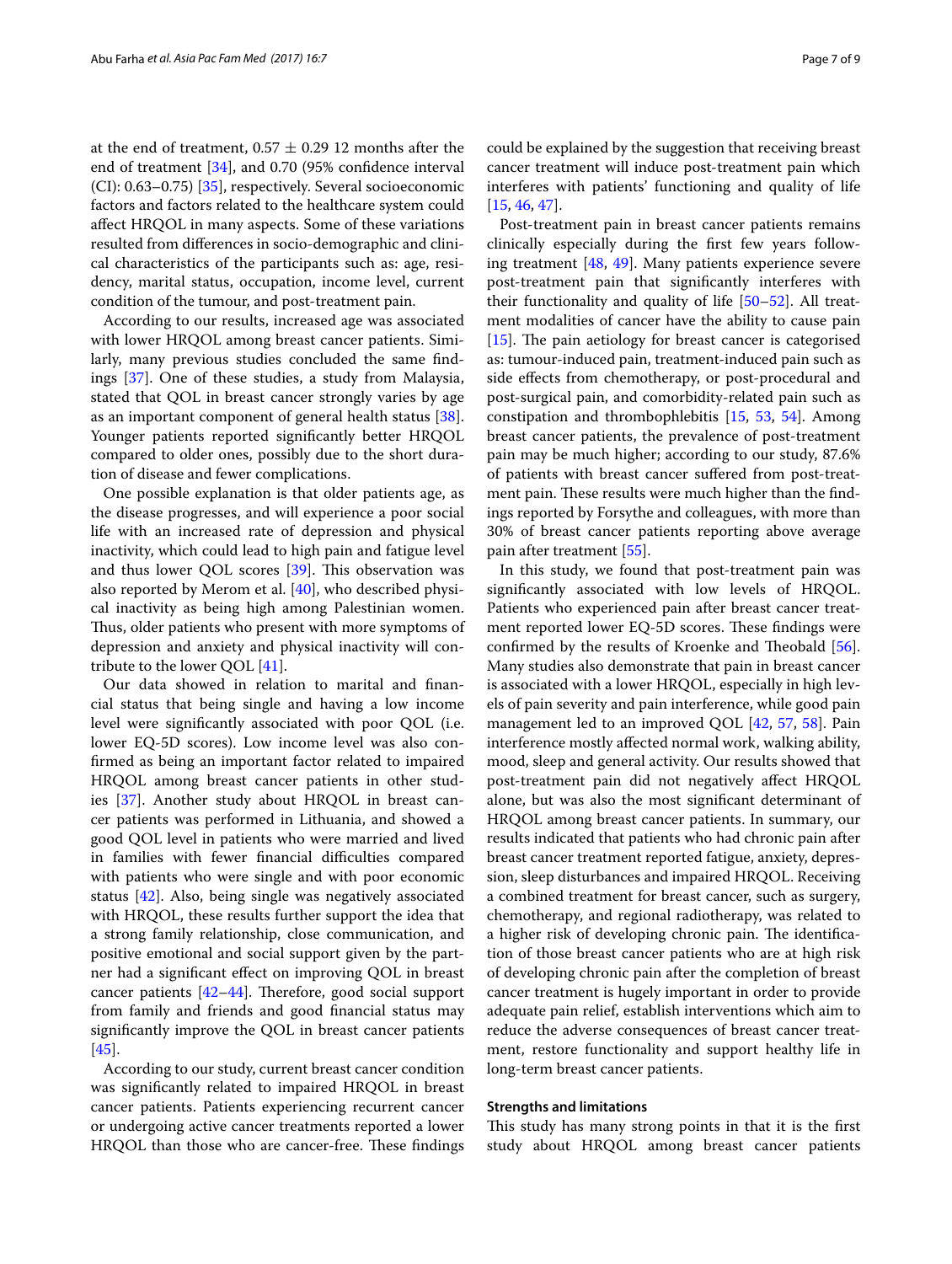conducted at West Bank in Palestine; also, the information was gathered by face-to-face interviews to get more reliable and complete data. Also, the current study measured the impact of pain on HRQOL by using the global BPI and EQ-5D scales. However, in our study, we found a number of limitations that should be focused on. One of these limitations, the cross-sectional study type of this study, may prevent us from developing a good cause efect relationship between post-treatment pain and HRQOL. Another limitation is that this study was held in Nablus city, which represents only one section of the entire Palestinian West Bank. Lastly, gathering study data via a face to-face interviews may have a negative outcome as the researchers can infuence participant's answers, leading to less reliable data.

#### **Conclusions**

This is the first study to present important data regarding QOL by using the EQ-5D-5L instruments that may help healthcare providers to identify patients with breast cancer who are at risk of low QOL. Our current study identifed a number of signifcant associated factors that should be considered when dealing with breast cancer patients. Breast cancer patients with high pain severity, higher degrees of pain interference, and low income levels all reported with poor HRQOL. Our fndings are likely to be important for educators, doctors, and clinics dealing with breast cancer patients. Healthcare providers and policy makers have to be alerted to the low QOL in patients with a low income level, and in patients with post-treatment pain, especially those in a state of severe pain and state of pain interfering with daily life, in order to improve their HRQOL.

#### **Abbreviations**

HRQOL: health-related quality of life; EQ-5D-5L: fve-level EuroQol fve-dimensional instrument; BPI: Brief Pain Inventory; IRB: Institutional Review Board; SD: standard deviation.

#### **Authors' contributions**

NHA and MTK collected data, performed the analyses and literature search and drafted the manuscript. SHZ conceptualized and designed the study, coordinated, supervised, analyzed and interpreted the data, and assisted in fnal write-up of the manuscript. HS contributed to the acquisition of the data. All authors read and approved the fnal manuscript.

#### **Author details**

<sup>1</sup> Department of Medicine, College of Medicine and Health Sciences, An-Najah National University, Nablus 44839, Palestine.<sup>2</sup> Poison Control and Drug Information Center (PCDIC), College of Medicine and Health Sciences, An-Najah National University, Nablus 44839, Palestine. 3 Division of Clinical and Community Pharmacy, Department of Pharmacy, College of Medicine and Health Sciences, An-Najah National University, Nablus 44839, Palestine.

#### **Acknowledgements**

The authors would like to thank An-Najah National University for giving the opportunities to conduct this study. We also would like to thank the expert panel for their many contributions and help to this study.

#### **Competing interests**

The authors declare that they have no competing interests.

#### **Availability of data and materials**

The datasets used and/or analysed during the current study available from the corresponding author on reasonable request.

#### **Consent for publication**

All patients agreed to the anonymous use of their socio-demographic and clinical data for research purposes.

#### **Ethics approval and consent to participate**

The IRB of An-Najah National University (#20 Mar 2016) approved the study. Permission was obtained from the two selected hospitals for allowing researchers to interview their patients. Participation in the study was voluntary and all respondents gave verbal informed consent to their involvement in the study. This study protocol was approved (including the verbal consent process) by the IRB and did not require written consent according to IRB criteria.

#### **Funding sources**

No funding was received in preparation of this study.

#### **Publisher's Note**

Springer Nature remains neutral with regard to jurisdictional claims in published maps and institutional afliations.

Received: 11 September 2017 Accepted: 15 November 2017 Published online: 21 November 2017

#### **References**

- <span id="page-7-0"></span>1. Kleihues P, Stewart BW, Organization WH, Cancer IAfRo. World cancer report: International Agency for Research on Cancer. 2003.
- <span id="page-7-1"></span>2. Peretti-Watel P, Bendiane MK, Spica L, Rey D. Pain narratives in breast cancer survivors. Pain Res Treat. 2012;2012:153060.
- <span id="page-7-2"></span>3. Diaconu C, Pantis C, Cirimbei C, Bordea C, Gruia MI, Blidaru A. Pain-associated biomarkers in breast cancer. J Med Life. 2015;8(1):32–6.
- <span id="page-7-3"></span>4. Groenvold M. Health-related quality of life in early breast cancer. Dan Med Bull. 2010;57(9):B4184.
- <span id="page-7-4"></span>5. Andersen KG, Kehlet H. Persistent pain after breast cancer treatment: a critical review of risk factors and strategies for prevention. J Pain. 2011;12(7):725–46.
- <span id="page-7-5"></span>6. Gulluoglu BM, Cingi A, Cakir T, Gercek A, Barlas A, Eti Z. Factors related to post-treatment chronic pain in breast cancer survivors: the interference of pain with life functions. Int J Fertil Womens Med. 2006;51(2):75–82.
- <span id="page-7-6"></span>7. Gunnars B, Nygren P, Glimelius B. Assessment of quality of life during chemotherapy. Acta Oncol. 2001;40(2–3):175–84.
- 8. Goodwin PJ, Black JT, Bordeleau LJ, Ganz PA. Health-related quality-of-life measurement in randomized clinical trials in breast cancer–taking stock. J Natl Cancer Inst. 2003;95(4):263–81.
- <span id="page-7-7"></span>9. Osoba D. Health-related quality of life and cancer clinical trials. Ther Adv Med Oncol. 2011;3(2):57–71.
- <span id="page-7-8"></span>10. Haddou Rahou B, El Rhazi K, Ouasmani F, Nejjari C, Bekkali R, Montazeri A, Mesfoui A. Quality of life in Arab women with breast cancer: a review of the literature. Health Qual Life Outcomes. 2016;14(64):016–0468.
- <span id="page-7-9"></span>11. Ministry of Health, Palestinian Health Information Center: Health Status, Palestine, 2013. 2014.<http://www.moh.ps/attach/939.pdf>. Accessed 20 Jun 2014.
- <span id="page-7-10"></span>12. Burckhardt CS, Jones KD. Effects of chronic widespread pain on the health status and quality of life of women after breast cancer surgery. Health Qual Life Outcomes. 2005;3:30.
- 13. Shockney LD. Pain following breast cancer surgery: a quality-of-life issue. Arch Surg. 2010;145(3):224–5.
- 14. Khalili N, Farajzadegan Z, Mokarian F, Bahrami F. Coping strategies, quality of life and pain in women with breast cancer. Iran J Nurs Midwifery Res. 2013;18(2):105–11.
- <span id="page-7-11"></span>15. Glare PA, Davies PS, Finlay E, Gulati A, Lemanne D, Moryl N, Oeffinger KC, Paice JA, Stubblefeld MD, Syrjala KL. Pain in cancer survivors. J Clin Oncol. 2014;32(16):1739–47.